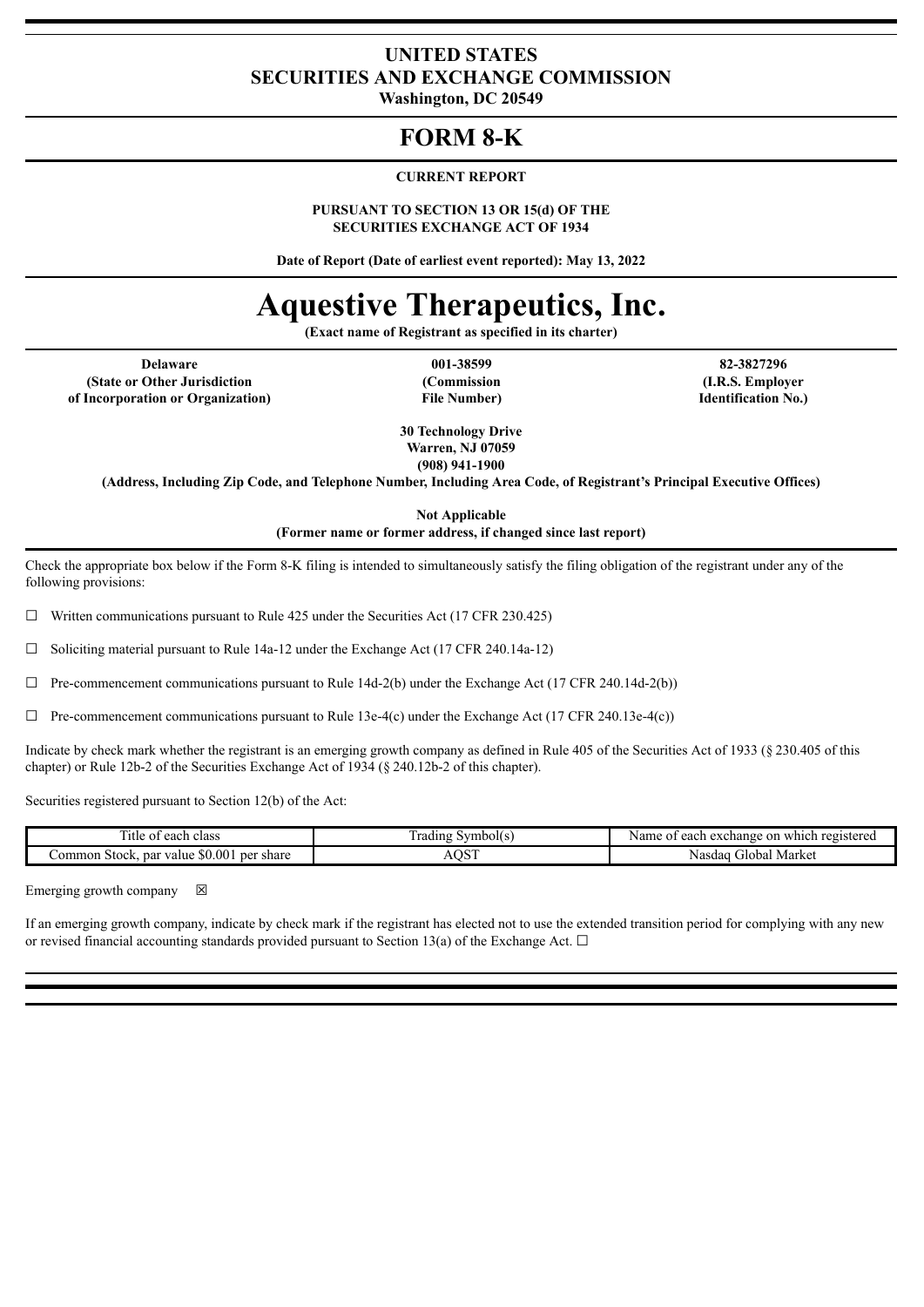#### **Item 1.01 Entry into a Material Definitive Agreement.**

On May 13, 2022, Aquestive Therapeutics, Inc. (the "Company") entered into (i) the Fifth Supplemental Indenture (the "Fifth Supplemental Indenture"), by and among the Company and U.S. Bank Trust Company, National Association (as successor in interest to U.S. Bank National Association), as Trustee (the "Trustee") and collateral agent thereunder, to the Indenture, dated as of July 15, 2019 (the "Base Indenture" and, as supplemented by the First Supplemental Indenture, Second Supplemental Indenture, Third Supplemental Indenture, and Fourth Supplemental Indenture, the "Indenture"), by and between the Company and the Trustee and (ii) Amendment No. 2 (the "Purchase Agreement Amendment"), by and among the Company and the Purchasers signatory thereto, to that certain Purchase Agreement, dated as of November 3, 2020, by and among the Company and the Purchasers signatory thereto (as amended, the "Purchase Agreement"). The Fifth Supplemental Indenture and the Purchase Agreement Amendment extend the period of time in which the Company may elect to issue the First Additional Securities and Second Additional Securities (each as defined in the Indenture) from June 30, 2022 to March 31, 2023 and provides that the First Additional Securities Triggering Event (as defined in the Indenture) shall be the full approval of Libervant by the U.S Food and Drug Administration for sale in the United States, which full approval shall include market access, and that the Holders (as defined in the Indenture) shall have the right, but not the obligation, to purchase the First Additional Securities and Second Additional Securities, as applicable.

#### Item 2.03 Creation of a Direct Financial Obligation or an Obligation under an Off-Balance Sheet Arrangement of the Registrant.

The information required by this Item 2.03 relating to the First Additional Securities, Second Additional Securities and the Indenture is set forth under Item 1.01 of this Current Report on Form 8-K and is incorporated by reference herein.

#### **Item 9.01 Financial Statements and Exhibits**

(d) Exhibits.

| Exhibit<br>Number | Description                                                                                                                                                                                                                     |
|-------------------|---------------------------------------------------------------------------------------------------------------------------------------------------------------------------------------------------------------------------------|
|                   |                                                                                                                                                                                                                                 |
| 4.1               | Fifth Supplemental Indenture, dated May 13, 2022, among Aquestive Therapeutics, Inc., as Issuer, any Guarantor that becomes party<br>thereto and U.S. Bank Trust Company, National Association, as Trustee and Collateral Agent |
| <b>10.1</b>       | Amendment No. 2 to the Purchase Agreement, dated as of May 13, 2022, by and among the Aquestive Therapeutics, Inc. and the<br>Purchasers signatory thereto                                                                      |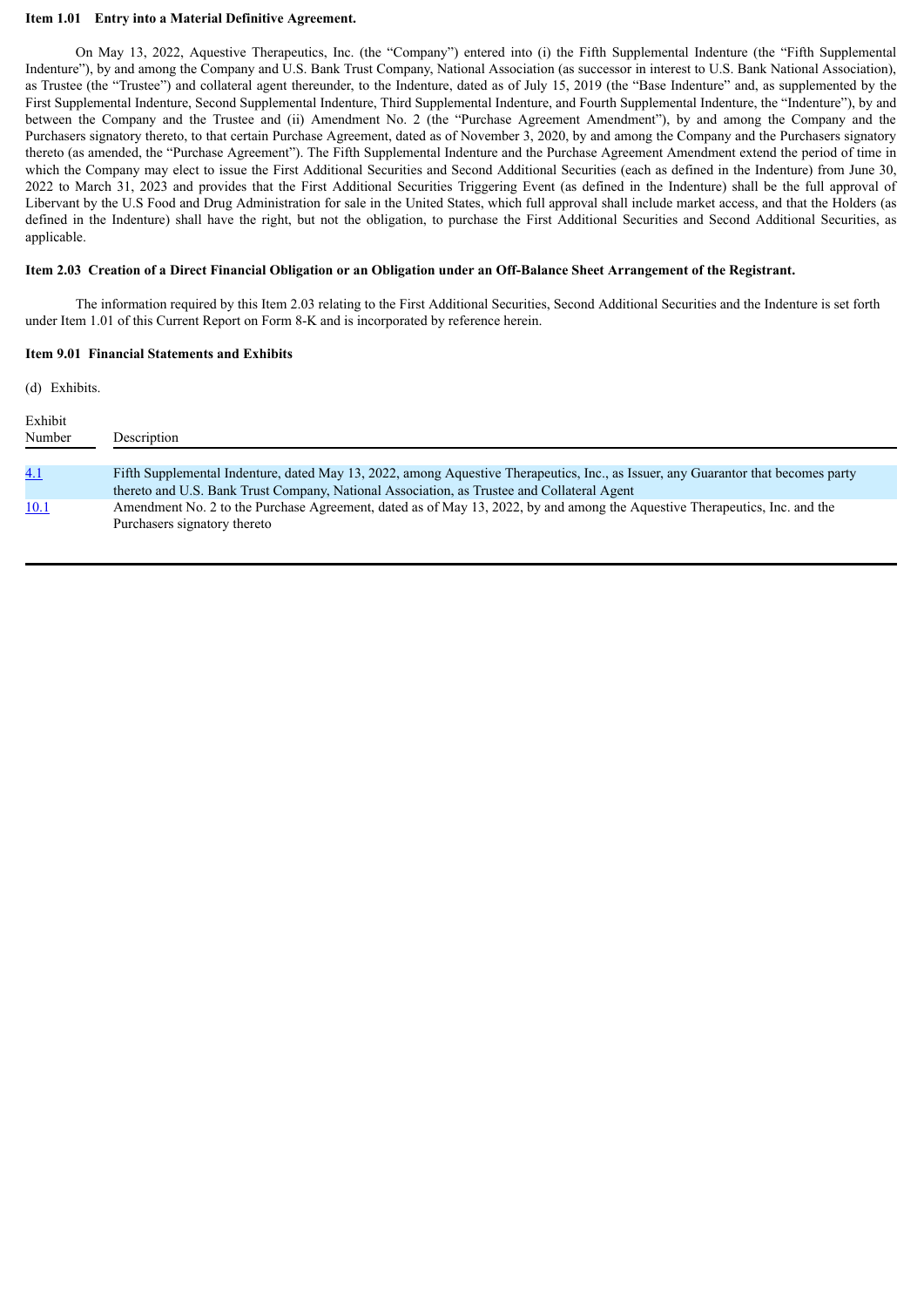# **SIGNATURE**

Pursuant to the requirements of the Securities Exchange Act of 1934, as amended, the Registrant has duly caused this report to be signed on its behalf by the undersigned hereunto duly authorized.

Dated: May 17, 2022 Aquestive Therapeutics, Inc.

By: /s/ A. Ernest Toth, Jr.

Name: A. Ernest Toth, Jr. Title: Chief Financial Officer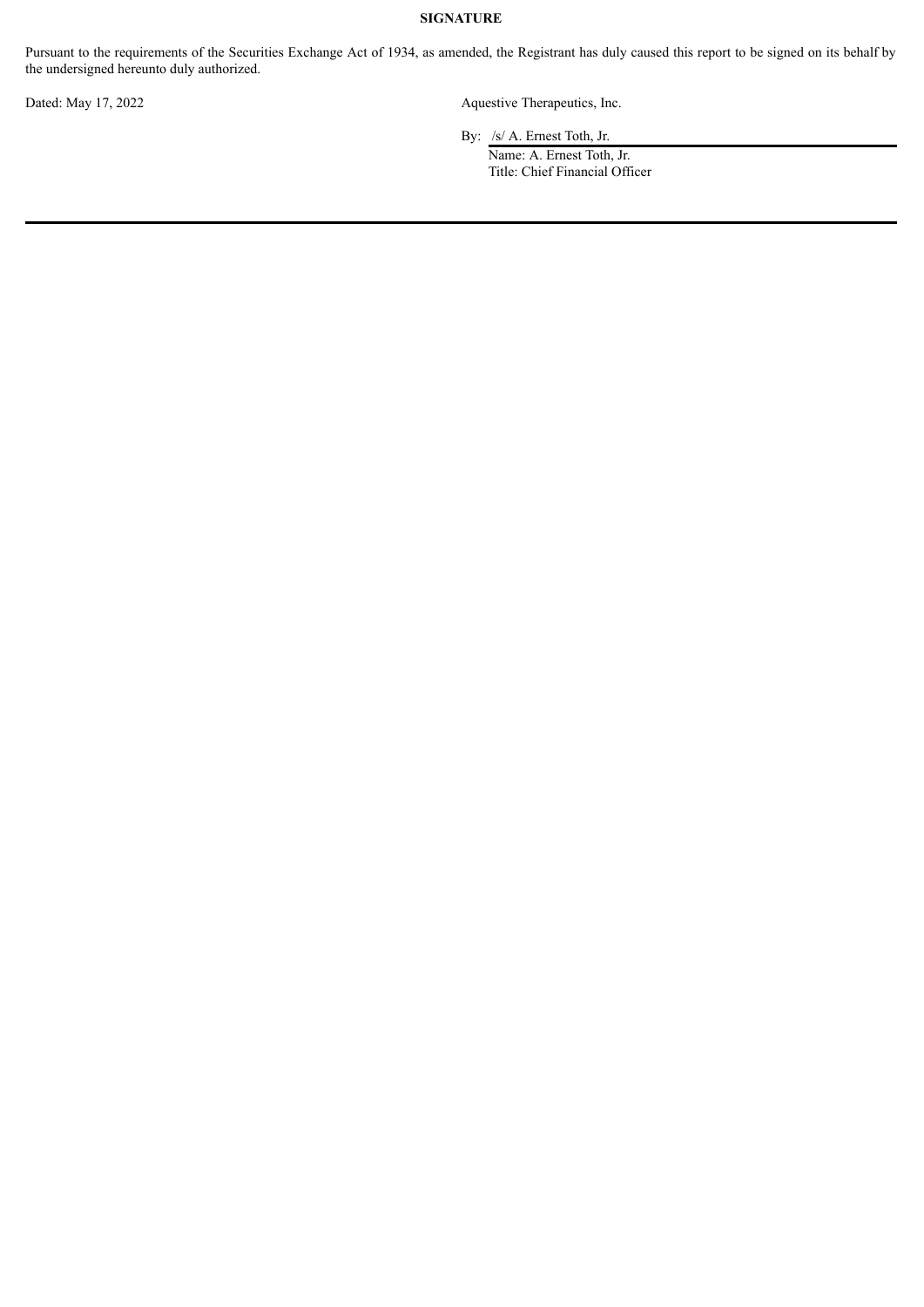#### **FIFTH SUPPLEMENTAL INDENTURE**

<span id="page-3-0"></span>This Fifth Supplemental Indenture, made as of May 13, 2022 (the "Supplemental Indenture"), to that certain Indenture dated as of July 15, 2019 (as such indenture has been supplemented and amended by the First Supplemental Indenture, dated as of November 3, 2020, by the Second Supplemental Indenture, dated as of November 19, 2020, by the Third Supplemental Indenture, dated as of August 6, 2021, and by the Fourth Supplemental Indenture, dated as of October 6, 2021, the "Existing Indenture" and the Existing Indenture, as it may from time to time be supplemented or amended by one or more additional indentures supplemental thereto entered into pursuant to the applicable provisions thereof, being hereinafter called the "Indenture") among Aquestive Therapeutics, Inc., a Delaware corporation with an address at 30 Technology Drive, Warren, New Jersey 07059 (the "Issuer"), any Guarantor that becomes party thereto pursuant to Section 4.10 of the Existing Indenture, and U.S. Bank Trust Company, National Association (as successor in interest to U.S. Bank National Association), as trustee (the "Trustee") and as collateral agent (the "Collateral Agent").

WHEREAS, the Issuer has heretofore executed and delivered to the Trustee the Existing Indenture, providing for the issuance of an aggregate principal amount of up to \$104.0 million of 12.5% Senior Secured Notes due 2025;

WHEREAS, the Issuer proposes to amend the Existing Indenture (the "Proposed Amendments"), which amendments, pursuant to Section 9.02 of the Indenture, must be approved by the written consent of Holders of a majority in principal amount of the outstanding Notes voting as a single class (collectively, the "Required Holders");

WHEREAS, the Issuer has received and delivered to the Trustee and to the Collateral Agent the consent of the Required Holders to the Proposed Amendments (the "Holder Consent");

WHEREAS, the Issuer has been authorized by a resolution of its board of directors to enter into this Supplemental Indenture;

WHEREAS, all other acts and proceedings required by law, by the Existing Indenture and by the certificate of incorporation and bylaws of the Issuer to make this Supplemental Indenture a valid and binding agreement for the purposes expressed herein, in accordance with its terms, have been duly done and performed;

WHEREAS, pursuant to Section 9.02, the Trustee and the Collateral Agent are authorized to execute and deliver this Supplemental Indenture; and

WHEREAS, following the execution of this Supplemental Indenture, the terms hereof will become operative on the date hereof.

#### NOW, THEREFORE, THIS SUPPLEMENTAL INDENTURE WITNESSETH:

That, for and in consideration of the premises herein contained and in order to effect the Proposed Amendments contained herein, pursuant to Section 9.02 of the Existing Indenture, the Issuer agrees with the Trustee and the Collateral Agent as follows: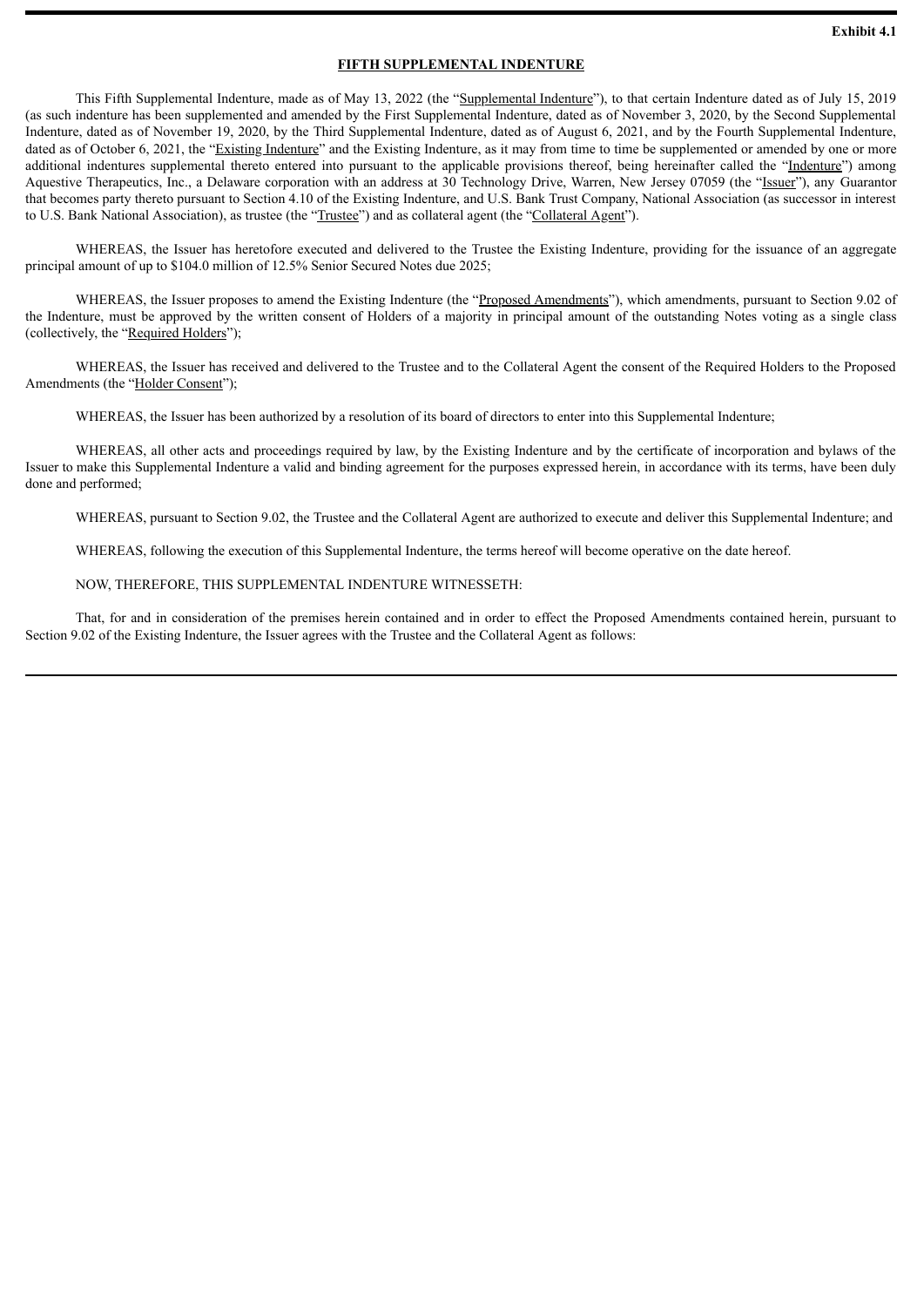# ARTICLE 1

#### Amendment of Existing Indenture

Section 1.01. Amendment of Existing Indenture. This Supplemental Indenture amends the Existing Indenture as provided for herein.

Section 1.02. Amendment of Section 1.01. Pursuant to Section 9.02 of the Existing Indenture:

(a) the definition of the "First Additional Securities Triggering Event" in Section 1.01 of the Existing Indenture is hereby amended and restated in its entirety as follows:

> "First Additional Securities Triggering Event" means the full approval of Libervant by the FDA for sale in the United States, which full approval shall include market access.

(b) Section 1.01 of the Existing Indenture is hereby amended by inserting the following defined term in appropriate alphabetical order:

> "October 2020 Purchase Agreements" means those certain purchase agreements between the Company and the purchasers listed on Schedule 1 thereto, dated as of November 3, 2020.

Section 1.03. Amendment of Section 2.01. Pursuant to Section 9.02 of the Existing Indenture, Sections 2.01(c) and (d) of the Existing Indenture are hereby amended by deleting all references therein to "June 30, 2022" and replacing them with "March 31, 2023".

Section 1.04. Amendment of Section 4.19. Pursuant to Section 9.02 of the Existing Indenture, Section 4.19 of the Existing Indenture are hereby amended:

(a) by deleting the text "the right to purchase an aggregate amount" and replacing it with the text "the right, but not the obligation, to purchase an aggregate amount";

(b) by deleting the text "the right to purchase such remaining First Additional Securities or Second Additional Securities, as applicable" and replacing it with the text "the right, but not the obligation, to purchase such remaining First Additional Securities or Second Additional Securities, as applicable";

(c) by deleting all references therein to "First Additional Notes" and replacing them with "First Additional Securities";

(d) by deleting all references therein to "Second Additional Notes" and replacing them with "Second Additional Securities"; and

(e) by deleting the text "elect to exercise the Right of First Offer described above and" from the third paragraph thereof.

2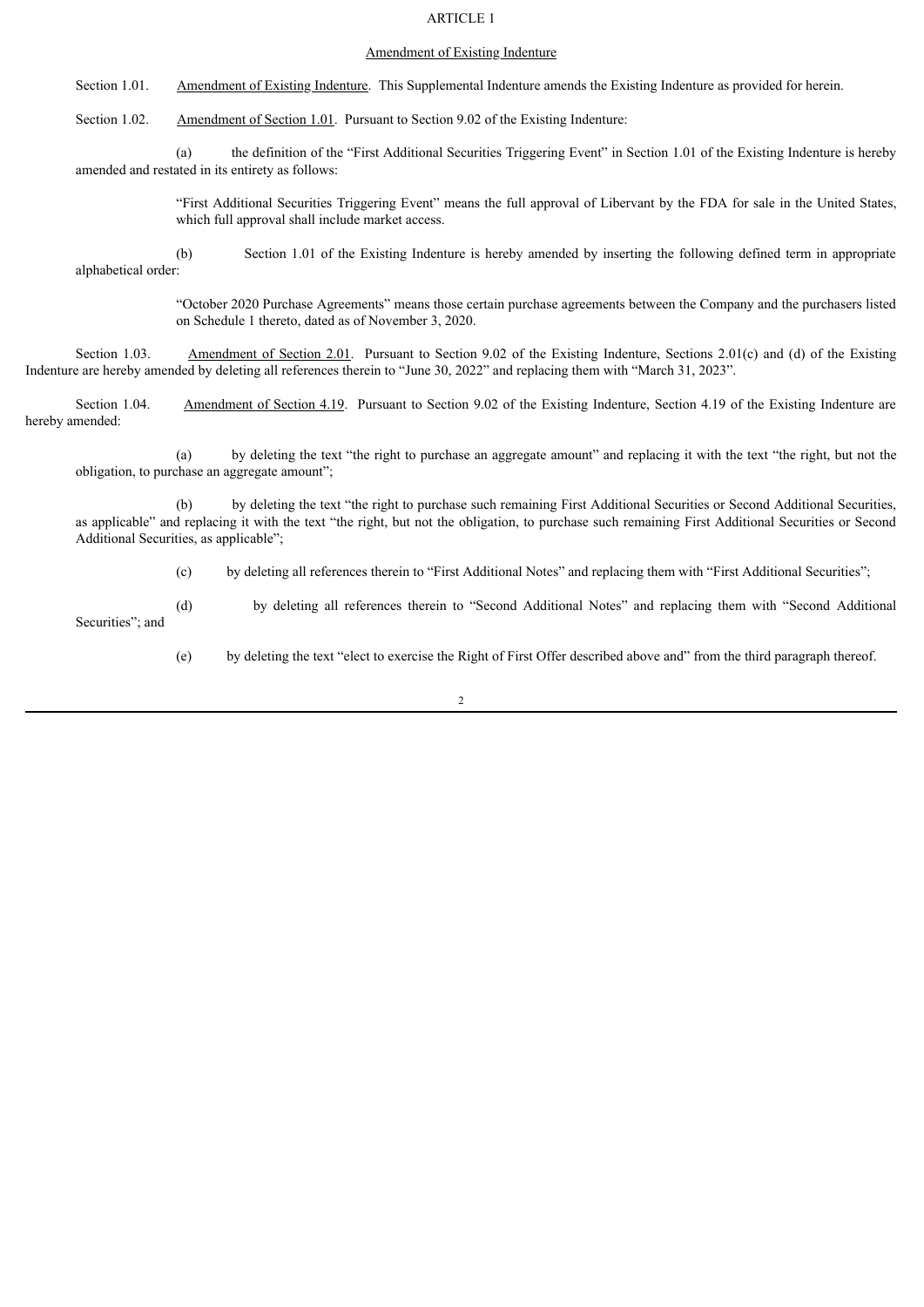# ARTICLE 2

#### Miscellaneous Provisions

Section 2.01. Ratification of Indenture; Supplemental Indentures Part of Indenture. Except as expressly amended and supplemented hereby, the Indenture is in all respects ratified and confirmed and all the terms, conditions and provisions thereof shall remain in full force and effect. This Supplemental Indenture shall form a part of the Indenture for all purposes, and every Holder shall be bound hereby.

Section 2.02. Defined Terms. As used in this Supplemental Indenture, terms defined in the Indenture or in the preamble or recitals hereto are used herein as therein defined, except that the term "Holders" in this Supplemental Indenture shall refer to the term "Holders" as defined in the Indenture and the Trustee and the Collateral Agent acting on behalf of and for the benefit of such Holders. The words "herein", "hereof" and "hereby" and other words of similar import used in this Supplemental Indenture refer to this Supplemental Indenture as a whole and not to any particular section hereof.

Section 2.03. Counterparts. The parties may sign any number of copies of this Supplemental Indenture. Each signed copy shall be an original, but all of them together represent the same agreement. The exchange of copies of this Supplemental Indenture and of signature pages by facsimile or PDF transmission shall constitute effective execution and delivery of this Supplemental Indenture as to the parties hereto and may be used in lieu of the original Supplemental Indenture for all purposes. Signatures of the parties hereto transmitted by facsimile or PDF shall be deemed to be their original signatures for all purposes.

Section 2.04. Effect of Headings. The Section headings herein are for convenience of reference only and shall not affect the construction thereof.

Section 2.05. Effectiveness. The provisions of this Supplemental Indenture will take effect immediately upon execution thereof by the parties hereto.

Section 2.06. Governing Law. THIS SUPPLEMENTAL INDENTURE SHALL BE GOVERNED BY, AND CONSTRUED IN ACCORDANCE WITH THE LAWS OF THE STATE OF NEW YORK WITHOUT REGARD TO PRINCIPLES OF CONFLICTS OF LAW (OTHER THAN SECTIONS 5-1401 AND 5-1402 OF THE NEW YORK GENERAL OBLIGATIONS LAW).

Section 2.07. No Representation; Recitals. Neither the Trustee nor the Collateral Agent makes any representation as to the validity or sufficiency of this Supplemental Indenture. The recitals to this Supplemental Indenture are made solely by the Issuer and shall not be attributable to the Trustee or the Collateral Agent.

{Remainder of page intentionally left blank}

3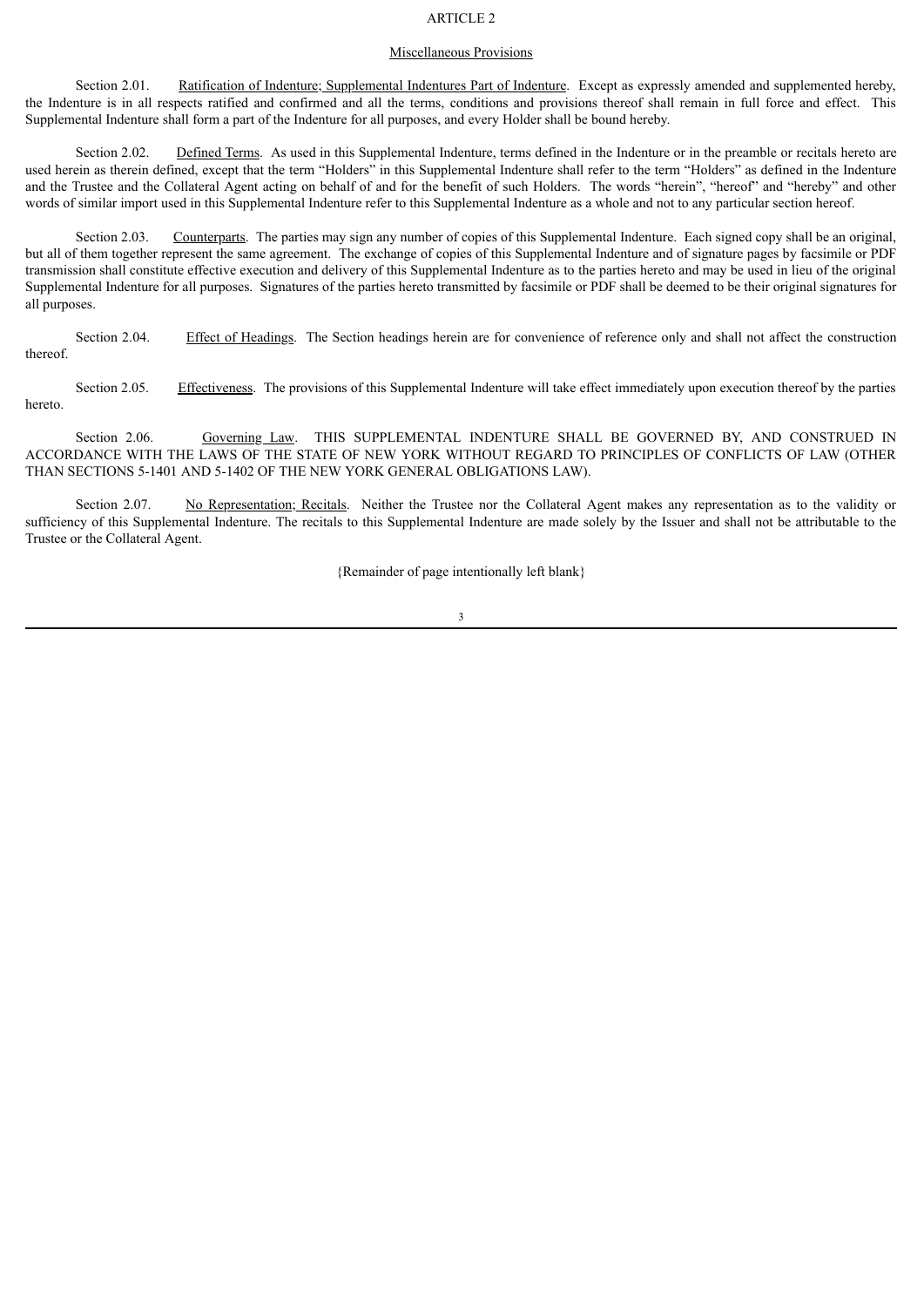IN WITNESS WHEREOF, the parties have caused this Supplemental Indenture to be duly executed as of the date first written above.

# **AQUESTIVE THERAPEUTICS, INC.**

By: /s/ Keith Kendall

Name: Keith Kendall Title: President & CEO

*Signature Page to the Fifth Supplemental Indenture*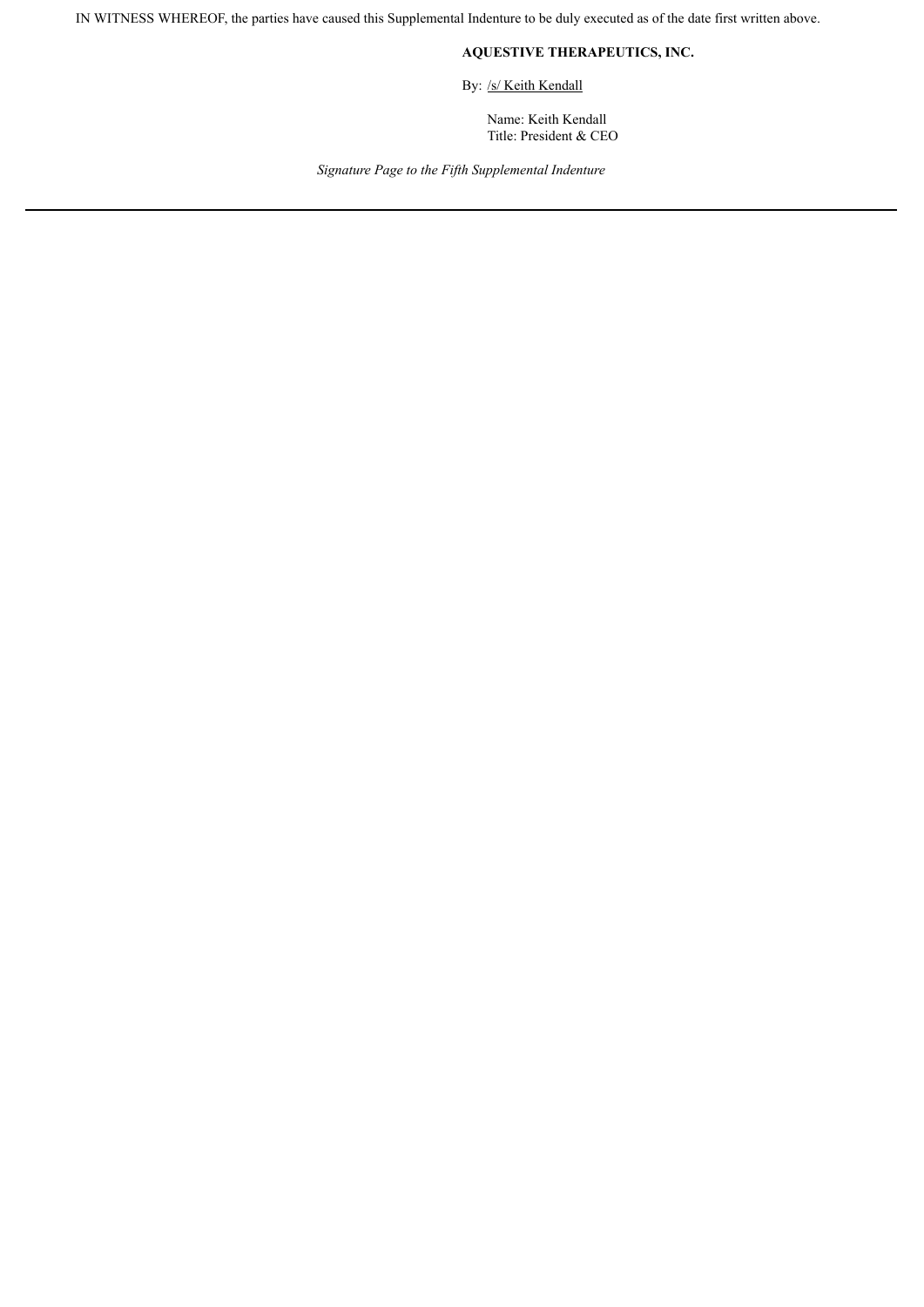# **U.S. BANK TRUST COMPANY, NATIONAL ASSOCIATION, as Trustee**

By: /s/ Alison D.B. Nadeau Name: Alison D.B. Nadeau Title: Vice President

# **U.S. BANK TRUST COMPANY, NATIONAL ASSOCIATION, as Collateral Agent**

By: /s/ Alison D.B. Nadeau

Name: Alison D.B. Nadeau Title: Vice President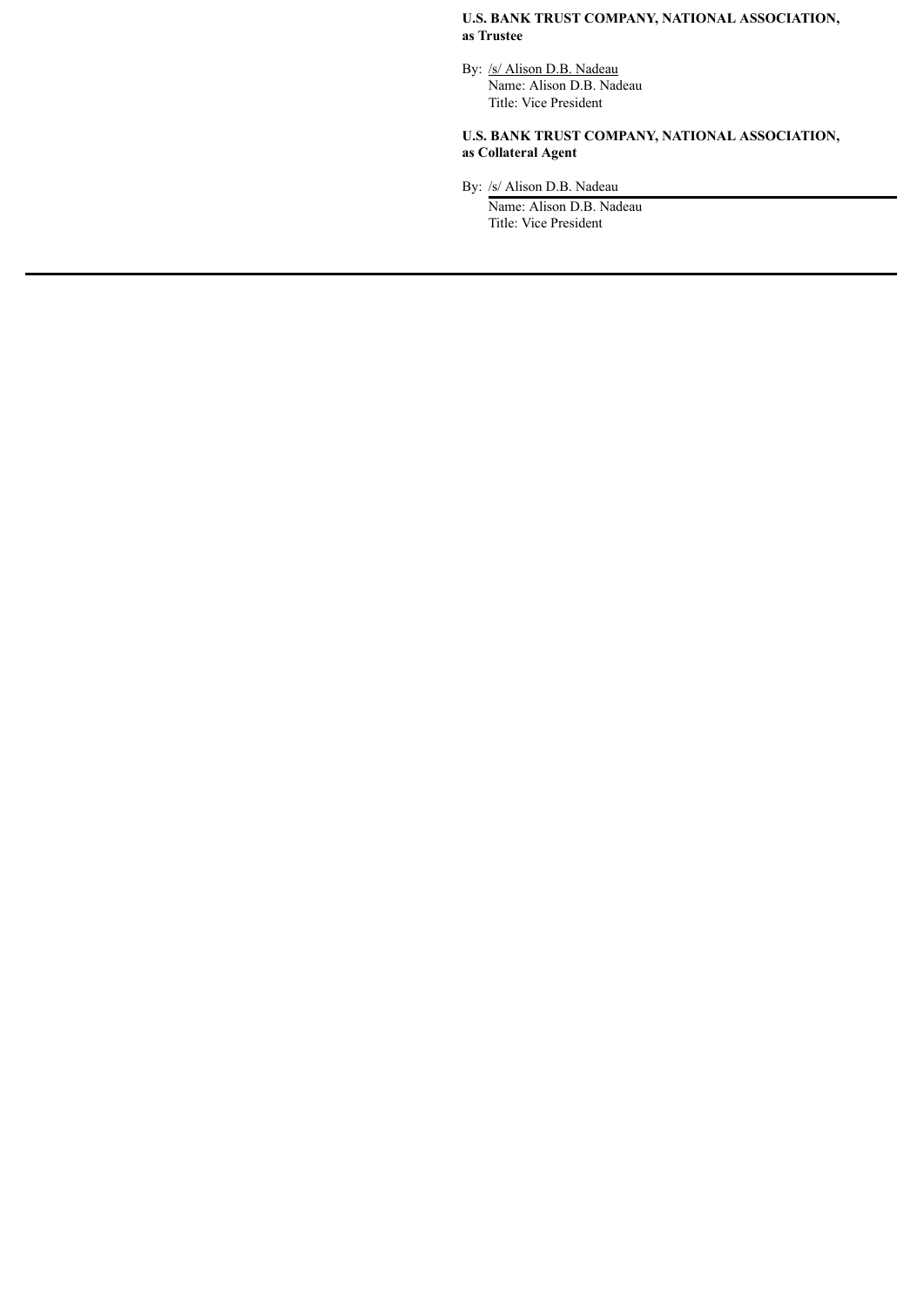#### **AMENDMENT NO. 2 TO PURCHASE AGREEMENT**

<span id="page-8-0"></span>AMENDMENT NO. 2 TO PURCHASE AGREEMENT, dated as of May 13, 2022 (this "**Amendment**"), among AQUESTIVE THERAPEUTICS, INC., a Delaware corporation (the "**Company**") and the Purchasers signatory hereto.

## WITNESSETH:

WHEREAS, on November 3, 2020, the Company entered into the Purchase Agreement, (the "**Original Purchase Agreement**") with the Purchasers listed on Schedule 1 thereto (the "**Purchasers**"), as amended by that certain Amendment No. 1 to the Original Purchase Agreement, dated August 6, 2021 (the "**First Amendment**" and, together with the Original Purchase Agreement, the "**Existing Purchase Agreement**"; and

WHEREAS, the Company has requested that the Purchasers amend the Existing Purchase Agreement and the Purchasers agree, subject to the terms and conditions set forth herein, to so amend the Existing Purchase Agreement, as more specifically set forth herein (the Existing Purchase Agreement, as amended by this Amendment, and as the same may be amended, restated, modified and/or supplemented from time to time being referred to as the "**Purchase Agreement**");

NOW, THEREFORE, in consideration of the agreements herein contained, and for other valuable consideration the receipt and sufficiency of which are hereby acknowledged, the parties hereto hereby agree as follows.

**ARTICLE 1. AMENDMENTS**. Effective as of the date hereof, the Existing Purchase Agreement shall be amended in the manner set forth below.

(a) *Section 3.3*. Section 3.3 of the Existing Purchase Agreement is hereby amended by:

(i) replacing each reference to "June 30, 2022" in Sections 3.3(a), 3.3(e) and 3.3(f) with "March 31, 2023";

(ii) deleting the text "the Purchaser agrees, at the election of the Issuer in its sole discretion and" from Section 3.3(a) and replacing it with the text "the Purchaser shall have the right, but not the obligation,";

up to the principal amount";

(iii) deleting the text "to acquire the principal amount" from Section 3.3(a) and replacing it with the text "to acquire

Purchaser elects to purchase";

(iv) deleting the text "If the Issuer elects to issue" from Section 3.3(a) and replacing it with the text "If the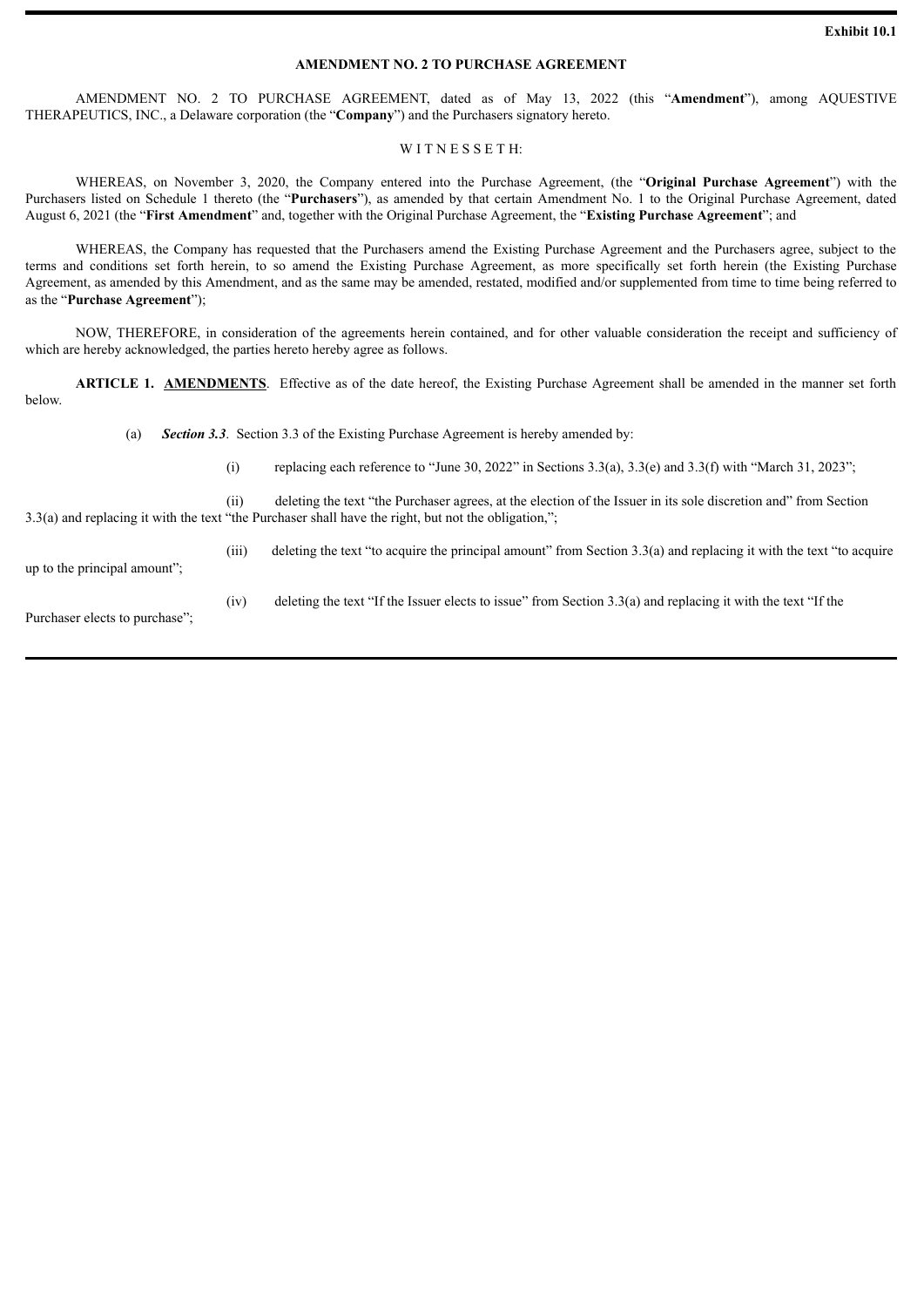Section 3.3(e); and

(v) inserting the text "of the Indenture" immediately following the text "in accordance with Section 2.01(c)" in

in Section 4.19 of the Indenture)".

(vi) deleting the text "(as defined in the Indenture) from Section 3.3(f) and replacing it with the text "(as described

(b) *Schedule 1*. Schedule 1 of the Existing Purchase Agreement is hereby amended by replacing each reference to "Principal Amount of First Additional Notes committed to by the Purchaser" with "Principal Amount of First Additional Notes available for purchase by the Purchaser".

## **ARTICLE 2. MISCELLANEOUS.**

2.1 **Counterparts**. This Amendment may be executed in counterparts and by different parties hereto in separate counterparts, each of which, when executed and delivered, shall be deemed to be an original and all of which, when taken together, shall constitute one and the same instrument. A photocopied, facsimile or pdf signature shall be deemed to be the functional equivalent of a manually executed original for all purposes.

2.2 **Ratification**. Except as set forth in Article 1, no amendment is intended hereby. The Existing Purchase Agreement, as amended by this Amendment, and the other agreements, documents and instruments delivered in connection with the Existing Purchase Agreement (and/or in connection with this Amendment) are, and shall continue to be, in full force and effect, and each of the parties hereto hereby confirms, approves and ratifies in all respects the Existing Purchase Agreement, as amended by this Amendment, and each of the other agreements, documents and instruments delivered in connection with the Existing Purchase Agreement (and/or in connection with this Amendment).

2.3 **WAIVER OF JURY TRIAL**. WITHOUT LIMITING IN ANY WAY SECTION 12.1 OF THE PURCHASE AGREEMENT, EACH PURCHASER AND THE ISSUER HEREBY WAIVE TRIAL BY JURY IN ANY ACTION BROUGHT ON OR WITH RESPECT TO THIS AMENDMENT.

2.4 **GOVERNING LAW**. THIS AMENDMENT SHALL BE GOVERNED BY AND CONSTRUED IN ACCORDANCE WITH THE INTERNAL SUBSTANTIVE LAWS OF THE STATE OF NEW YORK WITHOUT REFERENCE TO THE RULES THEREOF RELATING TO CONFLICTS OF LAW OTHER THAN SECTION 5-1401 OF THE GENERAL OBLIGATIONS LAW OF THE STATE OF NEW YORK, AND THE OBLIGATIONS, RIGHTS AND REMEDIES OF THE PARTIES HEREUNDER SHALL BE DETERMINED IN ACCORDANCE WITH SUCH LAWS. The parties hereto hereby submit to the non-exclusive jurisdiction of the U.S. federal and state courts of competent jurisdiction in the Borough of Manhattan in The City of New York in any suit or proceeding arising out of or relating to this Purchase Agreement or the transactions contemplated hereby.

2.5 **References**. From and after the effective date of this Amendment, each reference in the Purchase Agreement to "this Agreement", "hereof". "hereunder" or words of like import, and all references to the Purchase Agreement in any and all agreements, instruments, certificates and other documents relating to the Purchase Agreement, shall be deemed to mean the Purchase Agreement as modified and amended by this Amendment and as the same may be further amended, modified or supplemented in accordance with the terms thereof.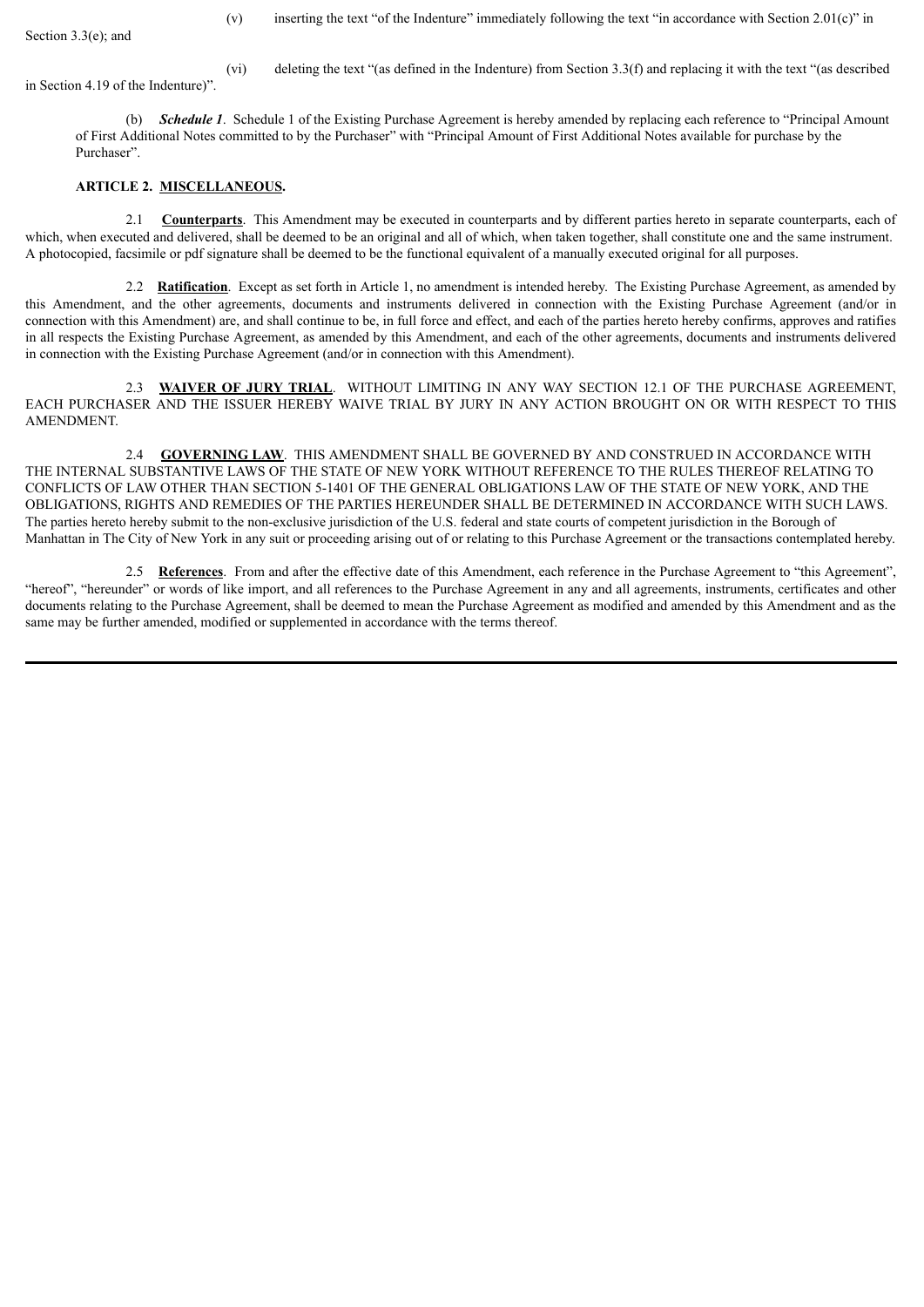[Signature pages follow]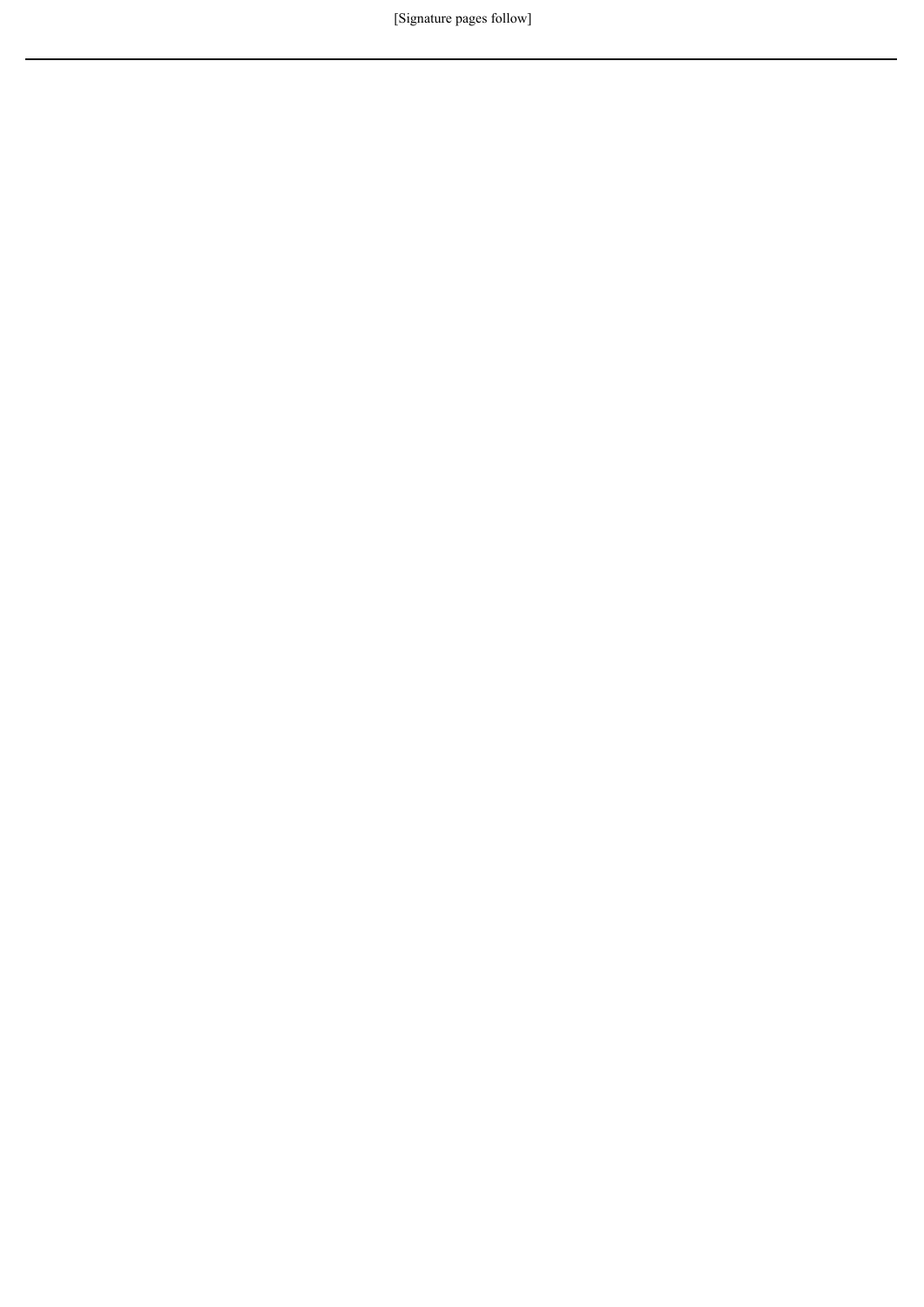IN WITNESS WHEREOF, the undersigned have caused this Amendment to be duly executed by their respective, duly authorized officers as of the date first above written.

AQUESTIVE THERAPEUTICS, INC.

By: /s/Keith Kendall Name:Keith Kendall Title: President & CEO

*[Signature Page to Amendment No. 2]*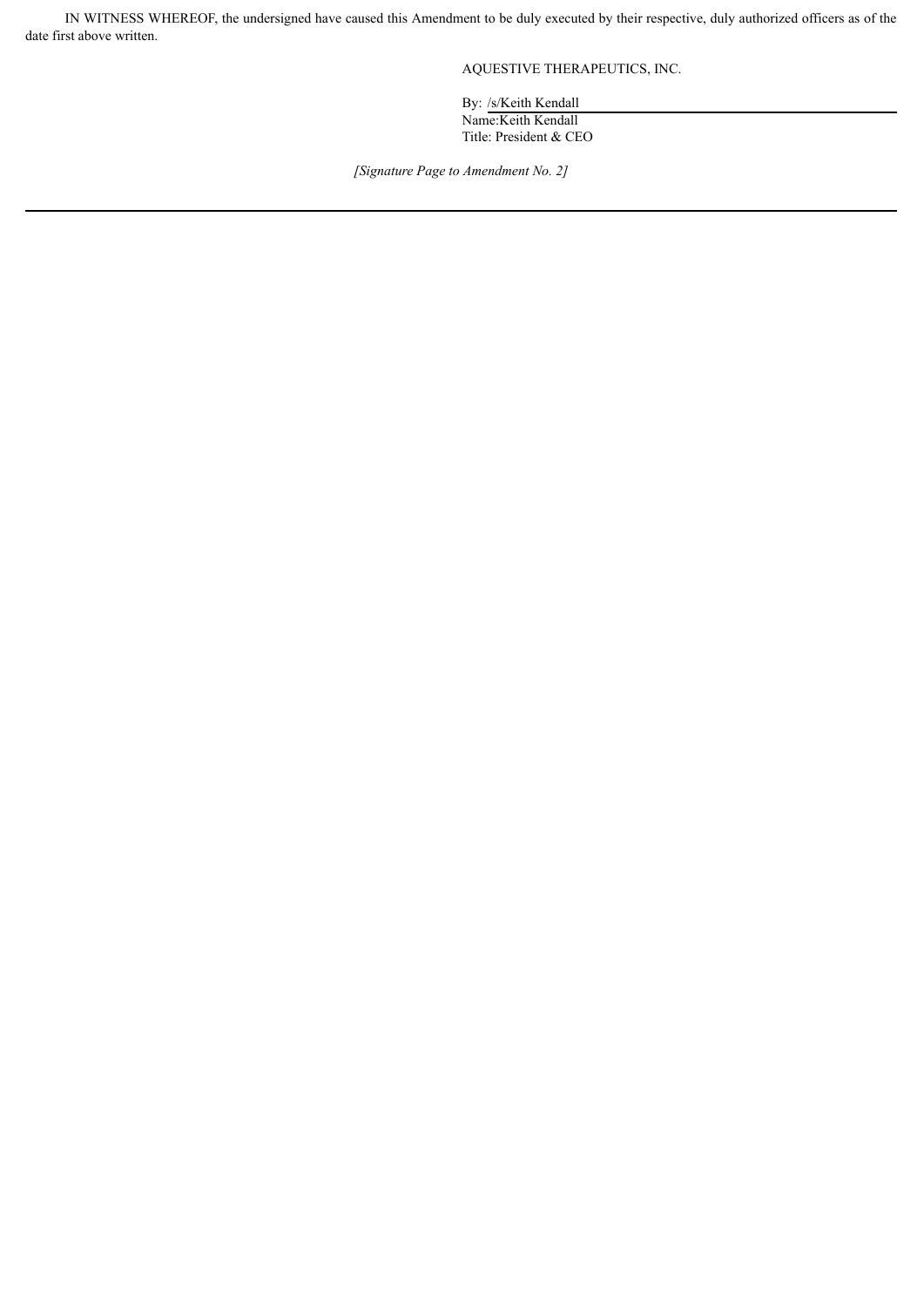# **MADRYN HEALTH PARTNERS (CAYMAN MASTER), LP**

# **By: MADRYN HEALTH ADVISORS, LP, its General Partner**

# **By: MADRYN HEALTH ADVISORS GP, LLC, its General Partner**

By: /s/ Avinash Amin Name: Avinash Amin Title: Member

# **MADRYN HEALTH PARTNERS, LP**

# **By: MADRYN HEALTH ADVISORS, LP, its General Partner**

# **By: MADRYN HEALTH ADVISORS GP, LLC, its General Partner**

By: /s/ Avinash Amin Name: Avinash Amin Title: Member

# **FFI FUND LTD.**

By: /s/ John N. Spinney, Jr. Name: John N. Spinney, Jr. Title: Authorized Signatory

#### **OLIFANT FUND, LTD.**

By: /s/ John N. Spinney, Jr. Name: John N. Spinney, Jr. Title: Authorized Signatory

# **FYI LTD.**

By: /s/ John N. Spinney, Jr. Name: John N. Spinney, Jr. Title: Authorized Signatory